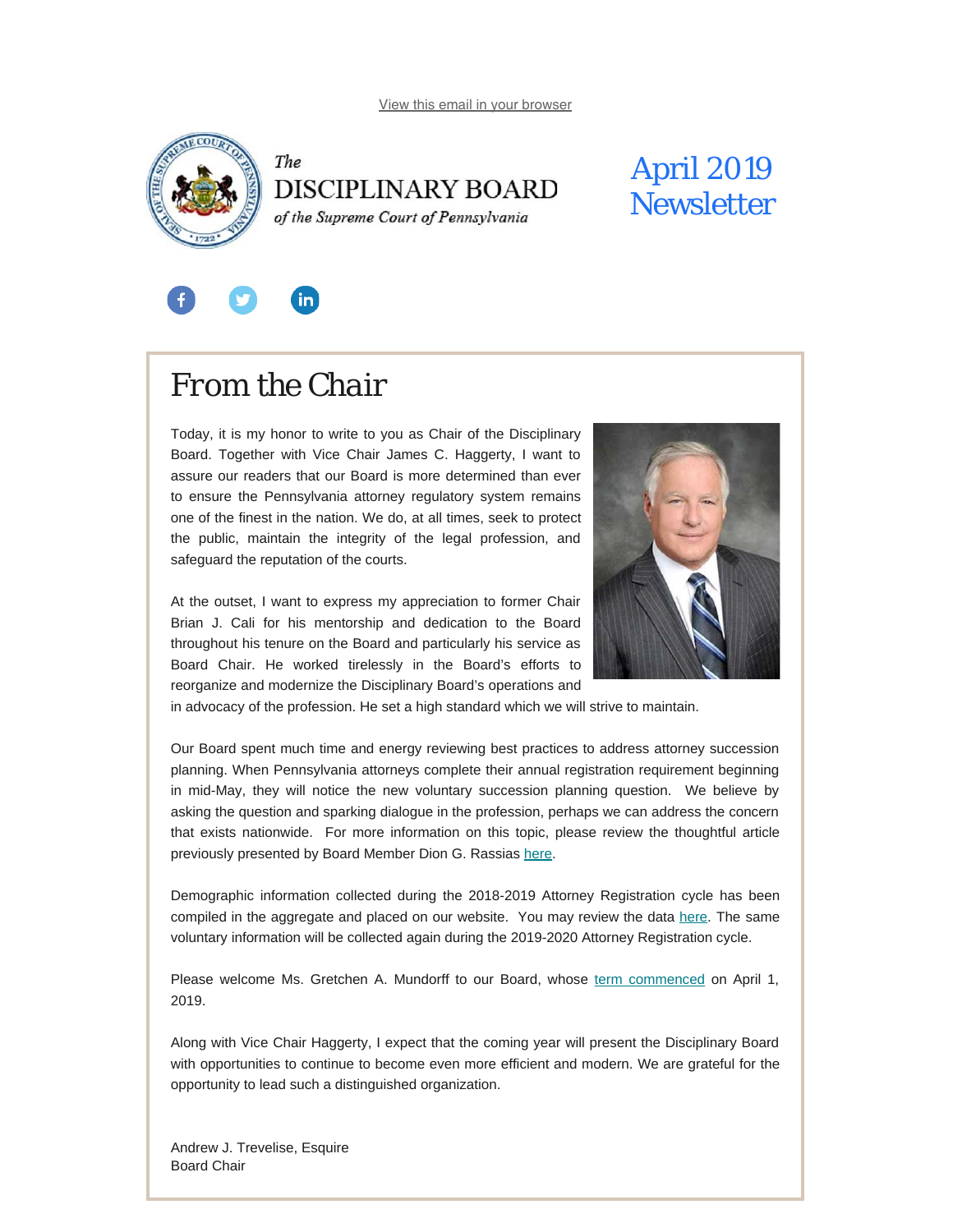### *Social Media* Don't forget to like us on [Facebook](https://www.facebook.com/DBoardPA), follow us on [Twitter](https://twitter.com/DBoardPa), and connect with us on [LinkedIn](https://www.linkedin.com/company/pennsylvania-disciplinary-board/) for more news and information. *Discipline Imposed* March 2019 Informal Admonition - 5 Private Reprimand - 0 Public Reprimand - 0 Public Censure - 0 Disability Inactive Status - 1 Temporary Suspension - 2 Suspension - 3 Disbarment - 4 **Suspension Disbarment** [William J. Weiss](http://www.pacourts.us/assets/opinions/DisciplinaryBoard/out/161DB2018-Weiss.pdf) [Theodore Hauptle Smith](http://www.pacourts.us/assets/opinions/DisciplinaryBoard/out/SmithDisbarOrder.pdf) [Joseph Q. Mirarchi](http://www.pacourts.us/assets/opinions/DisciplinaryBoard/out/56DB2016-Mirarchi.pdf) [Catherine Ann Muldoon](http://www.pacourts.us/assets/opinions/DisciplinaryBoard/out/33DB2019-Muldoon.pdf) [Dominic A. Penna](http://www.pacourts.us/assets/opinions/DisciplinaryBoard/out/56DB2018-Penna.pdf) [Kathleen Granahan Kane](http://www.pacourts.us/assets/opinions/DisciplinaryBoard/out/17DB2019-Kane.pdf) [Dan Haendel](http://www.pacourts.us/assets/opinions/DisciplinaryBoard/out/HaendelOrder.pdf) **Temporary Suspension** [Miles K. Karson, Jr.](http://www.pacourts.us/assets/opinions/DisciplinaryBoard/out/Karson Order.pdf) [John Kelvin Conner](http://www.pacourts.us/assets/opinions/DisciplinaryBoard/out/ConnerOrder.pdf)

## *Articles of Interest*

**Ethics for Feds: Supreme Court Considering Ethics Code, Federal Judiciary Bars Sexual Harassment**

U.S. Supreme Court Justice Elena Kagan [told a House subcommittee](http://www.abajournal.com/news/article/chief-justice-is-considering-idea-of-ethics-code-for-supreme-court-kagan-reveals) exploring judicial accountability that Chief Justice John Roberts is considering the adoption of a code of ethics specifically for Supreme Court justices. Kagan and Justice Samuel Alito [both told the committee](https://www.washingtonpost.com/politics/courts_law/supreme-court-justices-tell-congress-they-are-not-considering-televising-hearings/2019/03/07/5fb28684-4116-11e9-9361-301ffb5bd5e6_story.html?utm_term=.e5218dab43ec) that due to the unique nature of the high court, there are practical and Constitutional reasons not to hold the justices to the same code of judicial conduct that governs the rest of the Federal judiciary.

Also in March, the Judicial Conference of the United States, which leads in policy matters for the Federal judicial system, [adopted a package of amendments](https://www.uscourts.gov/news/2019/03/12/judicial-conference-approves-package-workplace-conduct-reforms) to the [Code of Conduct for U.S.](https://www.uscourts.gov/sites/default/files/code_of_conduct_for_united_states_judges_effective_march_12_2019.pdf)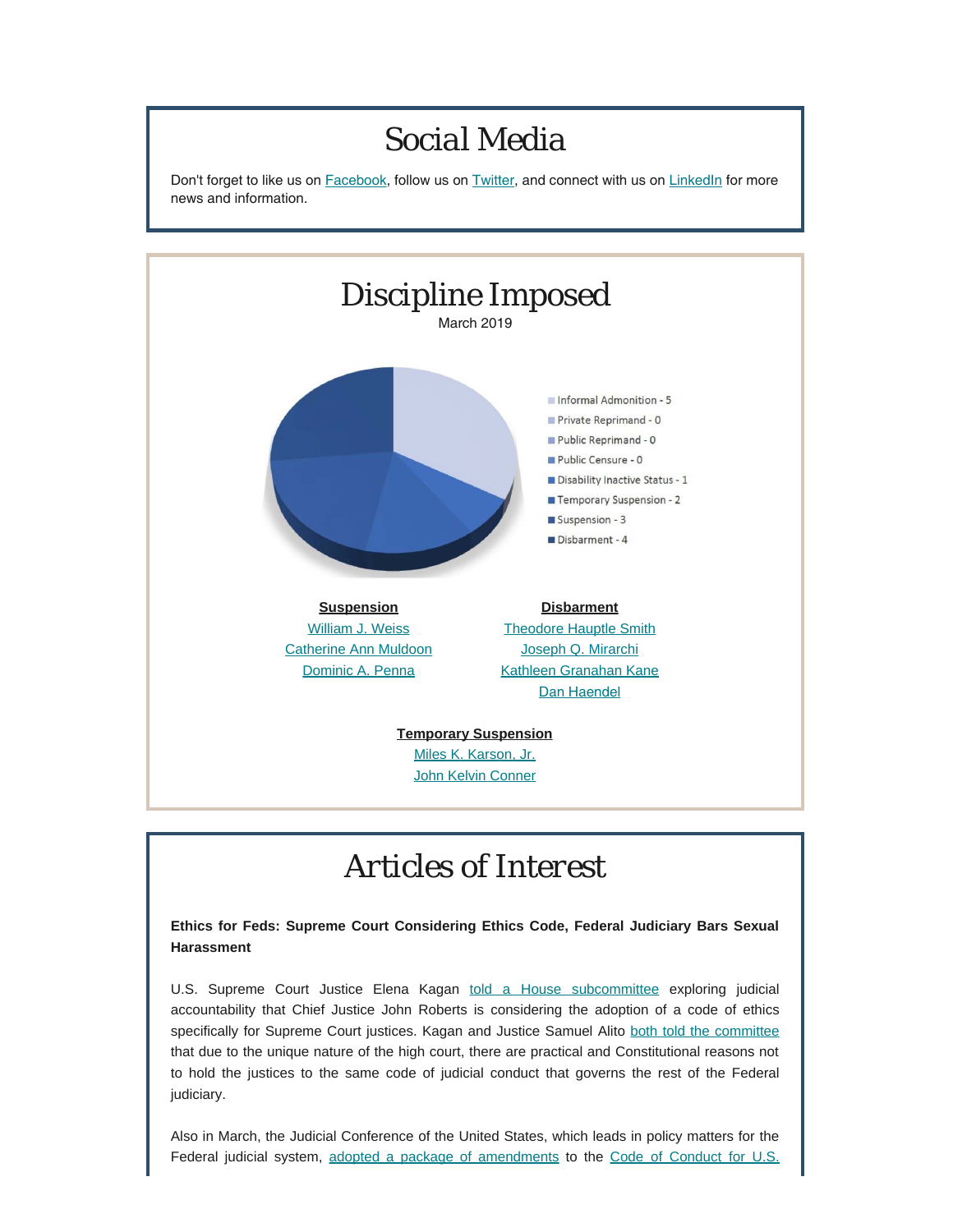[Judges,](https://www.uscourts.gov/sites/default/files/code_of_conduct_for_united_states_judges_effective_march_12_2019.pdf) the [Code of Conduct for Judicial Employees](https://www.uscourts.gov/file/document/code-conduct-judicial-employees-effective-march-12-2019), and the [Judicial Conduct and Disability](https://www.uscourts.gov/file/document/judicial-conduct-and-disability-rules-effective-march-12-2019) [\(JC&D\) Act Rules](https://www.uscourts.gov/file/document/judicial-conduct-and-disability-rules-effective-march-12-2019) designed to prevent sexual harassment and ensure the integrity of the misconduct complaint process in judicial workplaces.

The Judicial Conference press release notes that many of the changes are implicit in the existing codes, but the amendments are intended to make clear that unwanted, offensive, or abusive sexual conduct, retaliation, or concealment are unacceptable. Complaint procedures are strengthened and streamlined, and additional training and alternative options are made available.

#### **Kathleen Kane, Former Attorney General, Disbarred**

The remarkable saga of the short and turbulent term of Kathleen Granahan Kane as Attorney General of Pennsylvania is coming to a close. By an [order dated March 22, 2019](http://www.pacourts.us/assets/opinions/DisciplinaryBoard/out/17DB2019-Kane.pdf), the Supreme Court of Pennsylvania accepted Kane's resignation statement and disbarred her on consent. Her resignation statement cited her [convictions in the Court of Common Pleas for Montgomery County](https://www.montcopa.org/2266/Commonwealth-v-Kathleen-Granahan-Kane) of several offenses related to her actions as Attorney General. She is currently serving a 10 to 23 month sentence at the Montgomery County Correctional Facility.

#### **Outsourcing: An Attractive Idea, but Ethical Implications Apply**

In an era where many lawyers and law firms seek to run lean as a way of keeping costs down, many practices find that outsourcing services once performed in-house by law firms can be a wise financial move. Examples of services that are often outsourced include use of:

- Investigative or paralegal services;
- Third party vendors for scanning, replication, or printing of documents;
- Graphic arts firms or consultants for the creation of exhibits;
- Internet-based services to store client information;
- Document management company for creation and maintenance of complex litigation databases;
- Third-party vendors to provide and maintain a law firm's computer system, accounting and bookkeeping, marketing, call handling, and legal research.

As practices become more specialized and support options proliferate, even more activities traditionally handled by lawyers may come to be outsourced in the future.

A [presentation at the ABA's Techshow](http://www.abajournal.com/news/article/outsourcing-is-a-smart-business-practice-but-brings-ethical-considerations) in Chicago examined ethical considerations of outsourcing. One of the presenters noted that the [ABA's Commission on Ethics 20/20 report](https://www.americanbar.org/content/dam/aba/administrative/ethics_2020/20110919_ethics_20_20_outsourcing_revised_resolution_and_report_posting.pdf) from 2012 made several recommendations as to outsourcing, most of which have since been incorporated into the comments on Pennsylvania's [Rules of Professional Conduct](https://www.padisciplinaryboard.org/for-attorneys/rules/rule/3/the-rules-of-professional-conduct). Comments to two of the Pennsylvania Rules of Professional Conduct follow the recommendations of that panel. Comments 6 and 7 to [Rule 1.1, Competence,](https://www.padisciplinaryboard.org/for-attorneys/rules/rule/3/the-rules-of-professional-conduct#rule-6) provide guidance on retaining or contracting with lawyers outside the firm, and obligations where lawyers from more than one firm or practice provide legal services to a client in the same matter. Comments 3 and 4 to Rule 5.3, Responsibilities Regarding Nonlawyer Assistance, address the use of nonlawyer services in client matters.

[ABA Formal Opinion 08-451](https://www.americanbar.org/content/dam/aba/migrated/ethics2020/pdfs/ethicsopinion08451.authcheckdam.pdf) (2008) also addresses issues arising from outsourcing, particularly to lawyers. Precautions addressed in the opinion include:

Conducting research and background checks on third party vendors to assure their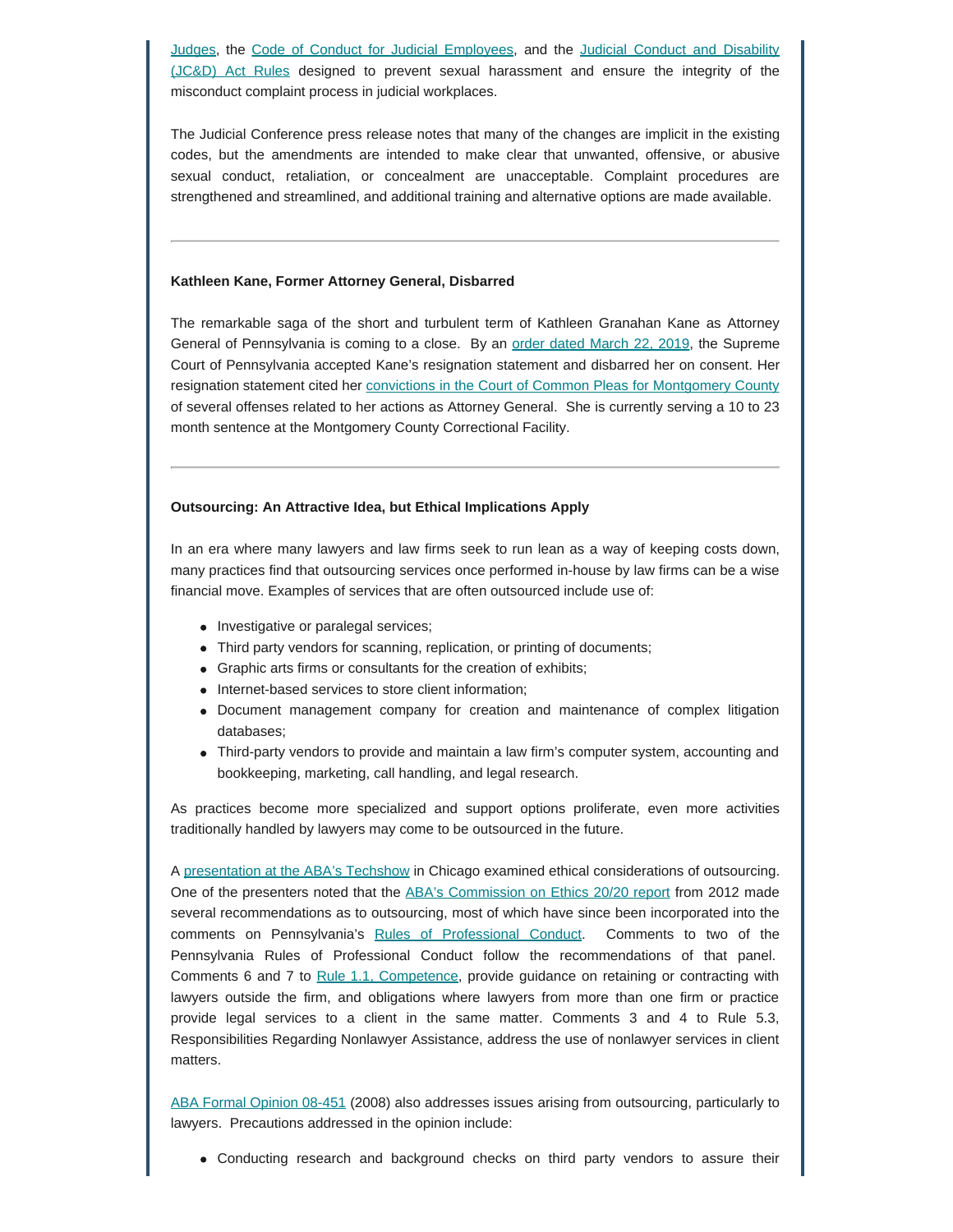reliability;

- Assessing the quality of legal education of lawyers in other countries to whom work is delegated;
- Consideration of the legal landscape of countries where vendors are located as to search and seizure, protection of client rights, and legal and administrative remedies;
- Communicating with the client about the delegation and perhaps obtaining informed consent;
- Reasonableness of fees. The outsourced services should be billed to the client at cost, not with a markup except as is necessary for administrative purposes;
- Assuring that the persons performing outsourced work are legally qualified to perform that service in the jurisdiction where they are located.

#### **Judge's Order Freezes Old Man Winter from Snowing**

A judge in Minnesota (of course) has entered an [emergency temporary restraining order](https://cbsminnesota.files.wordpress.com/2019/03/mn-v.-mn-meteorologists-et-al.-order-to-enjoin-002.pdf) barring certain defendants from dropping any more snow on certain areas of Minnesota.

<span id="page-3-1"></span>Judge Kevin S. Burke acted on behalf of the citizens of Minnesota, reportedly represented by the law firm of Sue, Grabit, and Run. The defendants are Minnesota meteorologists, Old Man Winter, and Mr. Snow. $<sup>1</sup>$  $<sup>1</sup>$  $<sup>1</sup>$ </sup>

The Court, while skeptical as to whether service could be made, determined that issuance of the order was supported by Article I Section 8 of the Minnesota Constitution, states in relevant part, "Every person is entitled to a certain remedy in the laws for all injuries or wrongs which he may receive….."

The Court then considered the four factors for injunctive relief, and found all were met. The first factor is the relationship of the parties. The Court noted that Minnesotans by necessity have a long and generally positive relationship with Defendant Winter, but found that "Defendants have a fiduciary duty to the Plaintiffs not to overdo it."

The second factor, the balance of harm between the parties, was also resolved for the plaintiffs. The Court noted that the defendants could dump all the snow they wanted on the neighboring states of Iowa, South Dakota, North Dakota, and Wisconsin (particularly the City of Green Bay).

Plaintiffs prevailed on the factor of likelihood of success on the merits, as the Court determined that no jury would find in favor of the defendants, "absent a change of venue of this case to Arizona or Florida."

Finally, the Court found in favor of the plaintiffs on public policy considerations, noting compelling evidence in the record that defendant Minnesota Meteorologists have conspired with the other defendants to increase television and radio ratings. The Court added, "Who, for example, would watch the weather in Hawaii where it is always nice?"

Sadly, the limits of judicial power were on display, as a major snowstorm [wrought havoc](https://www.mprnews.org/story/2019/03/09/minnesota-winter-storm-heavy-snow-freezing-rain) the week after the order was entered. Minnesotans will no doubt recall the experience of another sovereign of Viking ancestry, [King Canute.](http://www.viking.no/the-viking-kings-and-earls/canute-knud-the-great/)

<span id="page-3-0"></span> $1$  In a possible Pennsylvania connection, Punxatawney Phil may be interpleaded as a third-party defendant on a misrepresentation theory.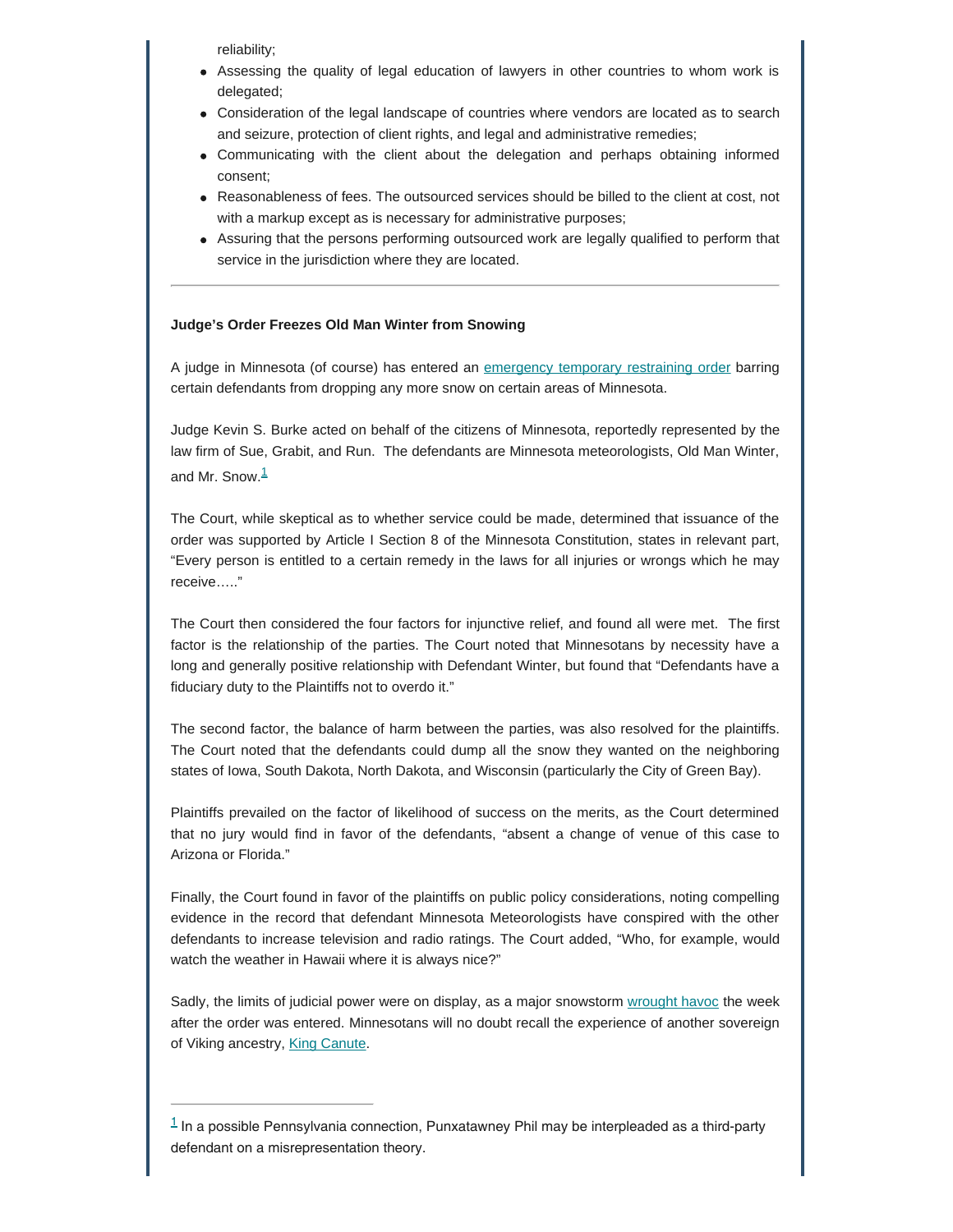### *Disciplinary Board News*

#### **Former Board Chair, Brian J. Cali, Leaves Board after Completing Terms of Service**



Brian J. Cali, Esquire, of Lackawanna County, left the Board after expiration of his final term as a member of the Disciplinary Board. Mr. Cali was originally appointed to the Disciplinary Board in 2013 and was re-appointed in 2016. In April 2018, he was designated by the Supreme Court of Pennsylvania as Board Vice-Chair and then, in August 2018, as Disciplinary Board Chair. [Read More...](https://www.padisciplinaryboard.org/news-media/news-article/1087/former-board-chair-brian-j-cali-leaves-board-after-completing-terms-of-service)

Mr. Cali's work as Chair can be found in the Board's recently released [2018 Annual Report.](https://www.padisciplinaryboard.org/Storage/media/pdfs/20190328/152721-2018annualreport.pdf)

### *Attorney Registration*

### 2019-2020 Attorney Registration

 $\sqrt{\text{Mid-May}}$  – Registration Opens

 $\checkmark$  July 1 – Registration Due

 $\checkmark$  July 17 – First Late Fee Assessed

 $\checkmark$ August 2 – Second Late Fee Assessed

After the assessment of the second late penalty, the list of remaining un-registered attorneys will be certified to the Supreme Court for administrative suspension.

### **Registration Coming Up: Don't Be Late!**

Notices for registration for the 2019-2020 will go out in about a month. As always, submission of the registration form and payment of the annual fee are due by **July 1, 2019**.

This year, failing to submit one's registration and fee on time will be costly on a shorter timeframe than ever. In February, the Supreme Court approved an [amendment to Enforcement Rule 219](https://www.pabulletin.com/secure/data/vol49/49-10/315.html)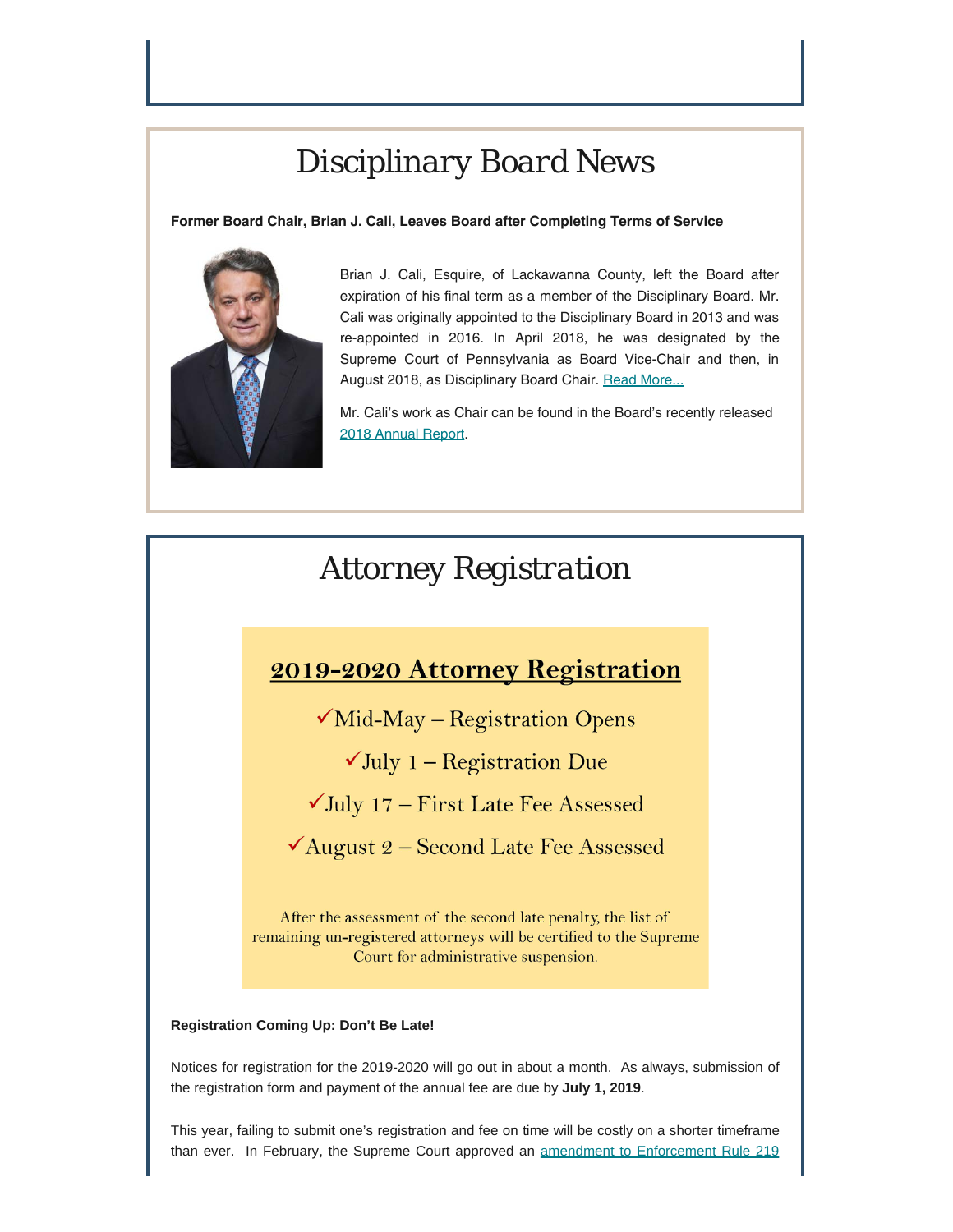shortening the periods within which the two penalty assessments attach if the fee is not paid on time.

<span id="page-5-1"></span>The first penalty used to be imposed after July 31. That date has been moved up to July 16. The second, separate penalty has been accelerated from August 31 to August 1. Each of these penalties is imposed separately, and they are cumulative. This means that if you fail to pay your fee of \$[2](#page-5-0)25<sup>2</sup> timely, a first penalty of \$200 will be assessed on July 17, bringing your total due to \$425. If you fail to pay this amount by August 1, a second penalty of \$200 will accrue, bringing the total due to \$625. These penalties are mandatory, and Board staff cannot waive or forgive them for mitigating causes, including failure to receive the notice or inability to pay.

It is definitely in the interest of each Pennsylvania lawyer to complete registration and pay the annual fee on a timely basis.

<span id="page-5-0"></span> $2$  \$225 for active attorneys. For inactive attorneys, the initial fee is \$100.

#### **Succession Planning**

Succession planning is essential to every attorney's practice. Recognizing that the future is unpredictable, attorneys should strive to lessen the impact of unexpected interruption in their relationships with clients by taking protective measures. The Disciplinary Board has spent much time and energy reviewing best practices to address attorney succession planning. As a result, an additional section regarding succession planning will be on the registration form starting this year. The section will require attorneys to indicate whether he or she has or has not designated a successor. Although attorneys are required to provide a response in this section, failure to have a designated successor is NOT a violation of the Rules of Professional Conduct or the Pennsylvania Rules of Disciplinary Enforcement.

For more information on this topic, please review the thoughtful article previously presented by Board Member Dion G. Rassias [here](https://www.padisciplinaryboard.org/news-media/news-article/68/succession-planning---is-it-mandatory-for-lawyers-in-pennsylvania).

#### **Demographic Information Collection**

During 2018-2019 annual registration, the Disciplinary Board began collecting demographic information to develop a baseline of the current status of diversity within the legal profession in Pennsylvania. Demographic information will continue to be collected and reviewed each year during annual registration. Any response to the demographic questions is stored only in the aggregate form.

Following the conclusion of the 2018-2019 annual registration process, the data was shared with the court; individual selections were not. The aggregate results of the data collected can be viewed [here](https://www.padisciplinaryboard.org/Storage/media/pdfs/20190325/125433-diversitydatapublicrelease-2019.03.25.pdf).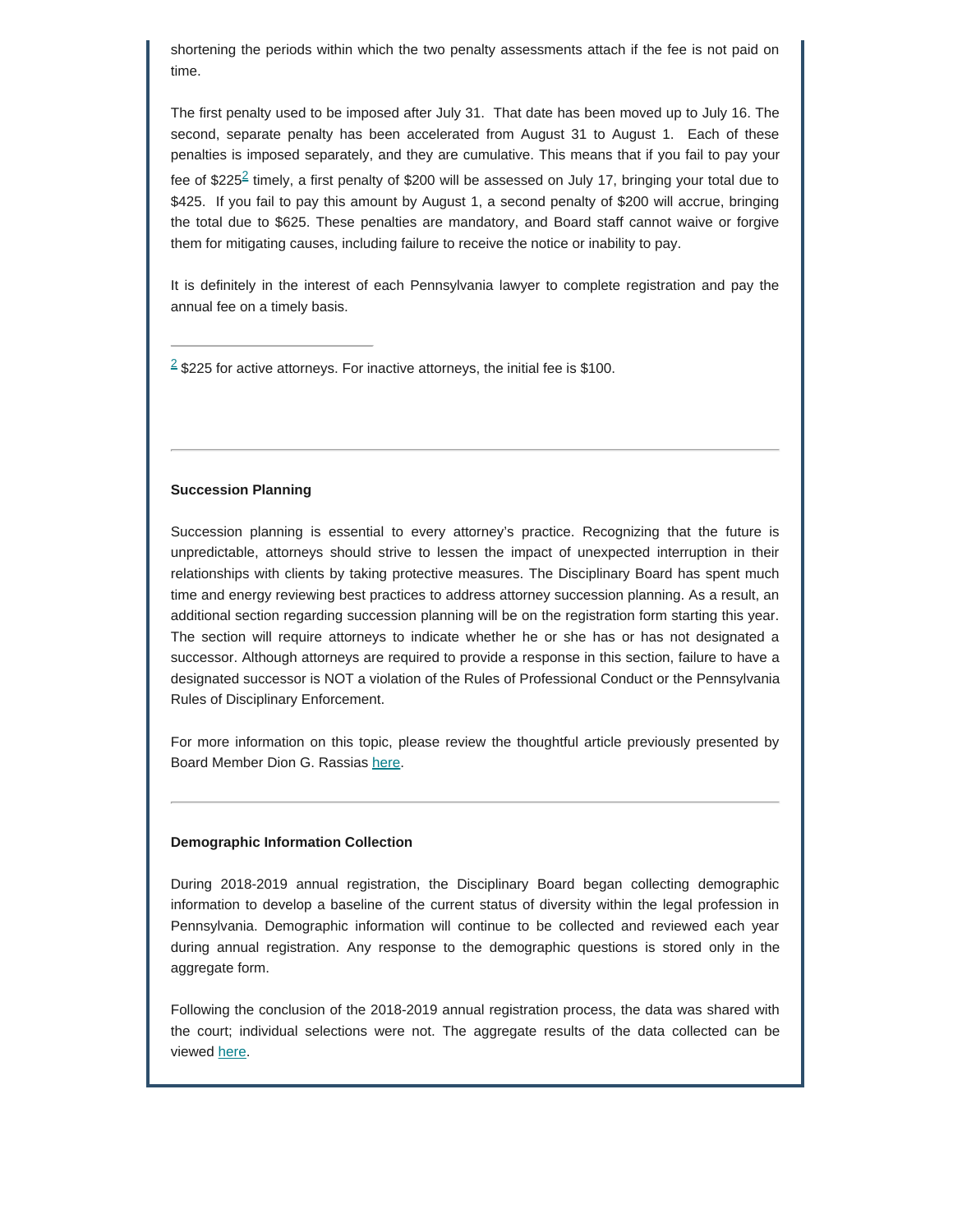### *Rule Changes*

By Order dated March 26, 2019, the Supreme Court approved an amendment to Rule 208(d) of the Pennsylvania Rules of Disciplinary Enforcement, allowing both parties to submit briefs and request oral argument before a panel of the Board. Prior to the amendment, only the Respondent-Attorney had this right.

### *Around the Court*



#### **CLE Credit for Pro Bono Work**

A new pilot project approved by the Supreme Court allows lawyers the option to earn continuing legal education (CLE) credits for pro bono work. Attorneys may receive one CLE credit for every five hours of pro bono work completed through an Accredited Provider of Pro Bono CLE. Up to three credits may be applied to the annual CLE requirement. Participation by legal service providers is voluntary and organizations seeking to participate in the pilot may apply for approved status with the Continuing Legal Education Board. Attorneys who wish to participate will receive their case assignments, training and other preparation material through the approved provider. The provider will also handle the filing of CLE credits to the Board. The pilot project began on January 1, 2019 and will run through 2021. This initiative is an example of the CLE Board's efforts to tie educational activities to pro bono work and connect lawyers with legal service providers to boost participation.

Additional information including eligibility requirements, pilot project conditions and a list of approved providers is available on the CLE Board's [website](https://www.pacle.org/providers/pro-bono).

# *Resources* [FAQs - For the Public](https://www.padisciplinaryboard.org/for-the-public/resources) **[Annual Report](https://www.padisciplinaryboard.org/about/reports)** [Recent Discipline](https://www.padisciplinaryboard.org/for-the-public/search-recent-discipline) [FAQs - For Attorneys](https://www.padisciplinaryboard.org/for-attorneys/resources) **[Rules](https://www.padisciplinaryboard.org/for-attorneys/rules)** Rules **[Discipline Statistics](https://www.padisciplinaryboard.org/Storage/media/pdfs/20180326/173921-disciplinestatistics-2017.pdf)**